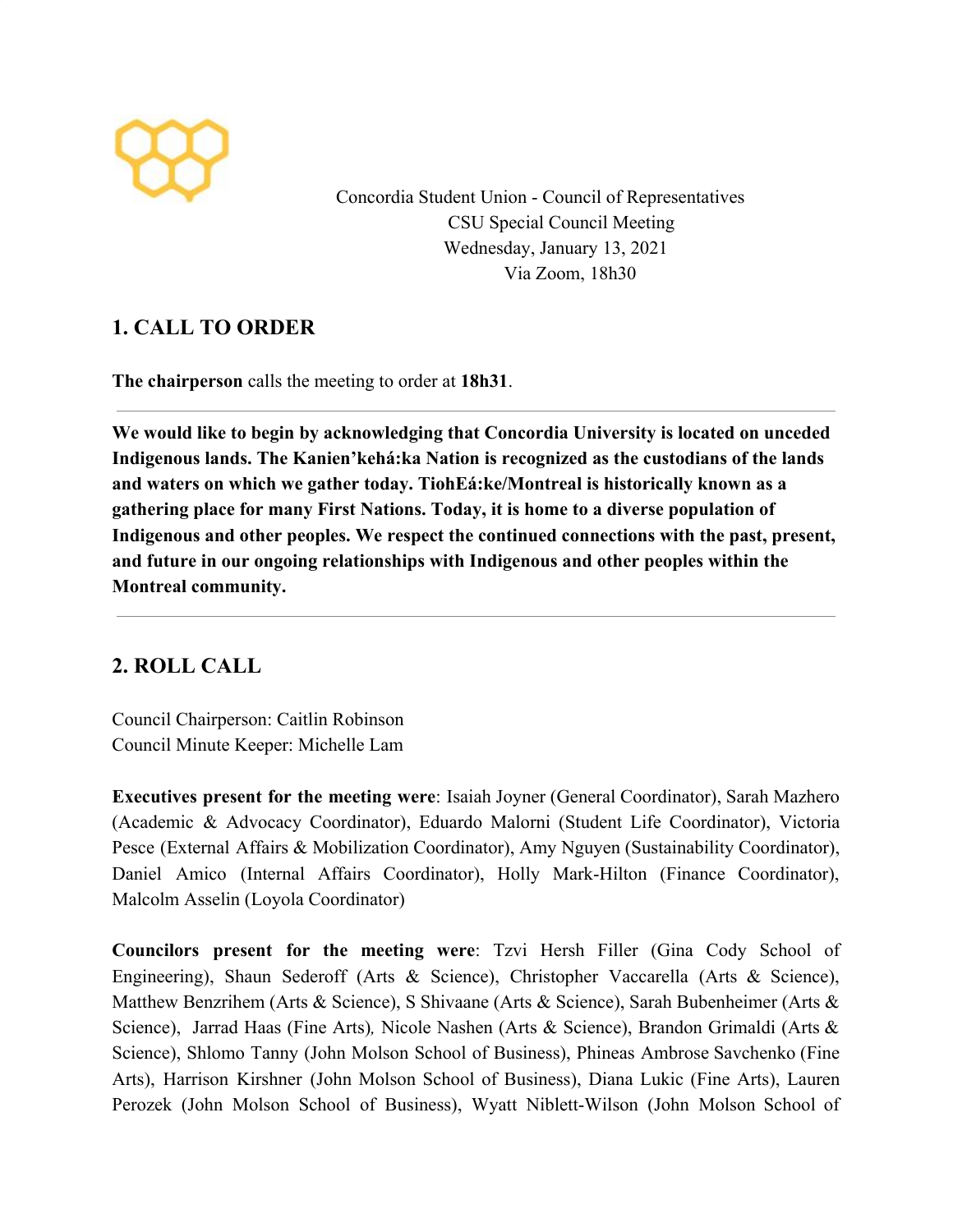Business), Margot Berner (Arts & Science), Howard Issley (John Molson School of Business), Arieh Barak (Independent), Chelsea Okankwu (John Molson School of Business), Alexander Stojda (Gina Cody School of Engineering), James Hanna (Gina Cody School of Engineering), Zachary Williams (Independent), Sean Howard (Gina Cody School of Engineering), Debra Irabor (Arts & Science), Jeremya Deneault (John Molson School of Business), Anais Gagnon (Gina Cody School of Engineering)

#### **Executives absent for the meeting were:** N/A

**Councillors absent for the meeting were**: Roman Zelensky (Arts & Science), Marlena Valenta (Arts & Science)

**Margot Berner** motions to excuse **Marlena Valenta**. Seconded by **S Shivaane**. Motion passes.

# **3**. **APPROVAL OF THE AGENDA**

**Tzvi Hersh Filler** motions to approve the agenda and all items under consent. Seconded by **S Shivaane**. Motion passes.

## **4. CONSENT AGENDA**

## **5. PRESENTATIONS AND GUEST SPEAKERS**

#### **6. APPOINTMENTS**

#### **a) Loyola Committee**

**Malcolm Asselin:** We're working on analyzing survey data to understand the issues of Loyola students and create a place for all faculties and associations to discuss. We want to increase engagement at Loyola.

**Margot Berner** nominates themselves to Loyola Committee. Seconded by **Tzvi Hersh Filler**.

**Lauren Perozek** nominates themselves to Loyola Committee. Seconded by **Tzvi Hersh Filler.**

**Margot Berner:** I'm interested in pursuing a daycare around Loyola

**Lauren Perozek:** I want to see what the Loyola Committee is all about!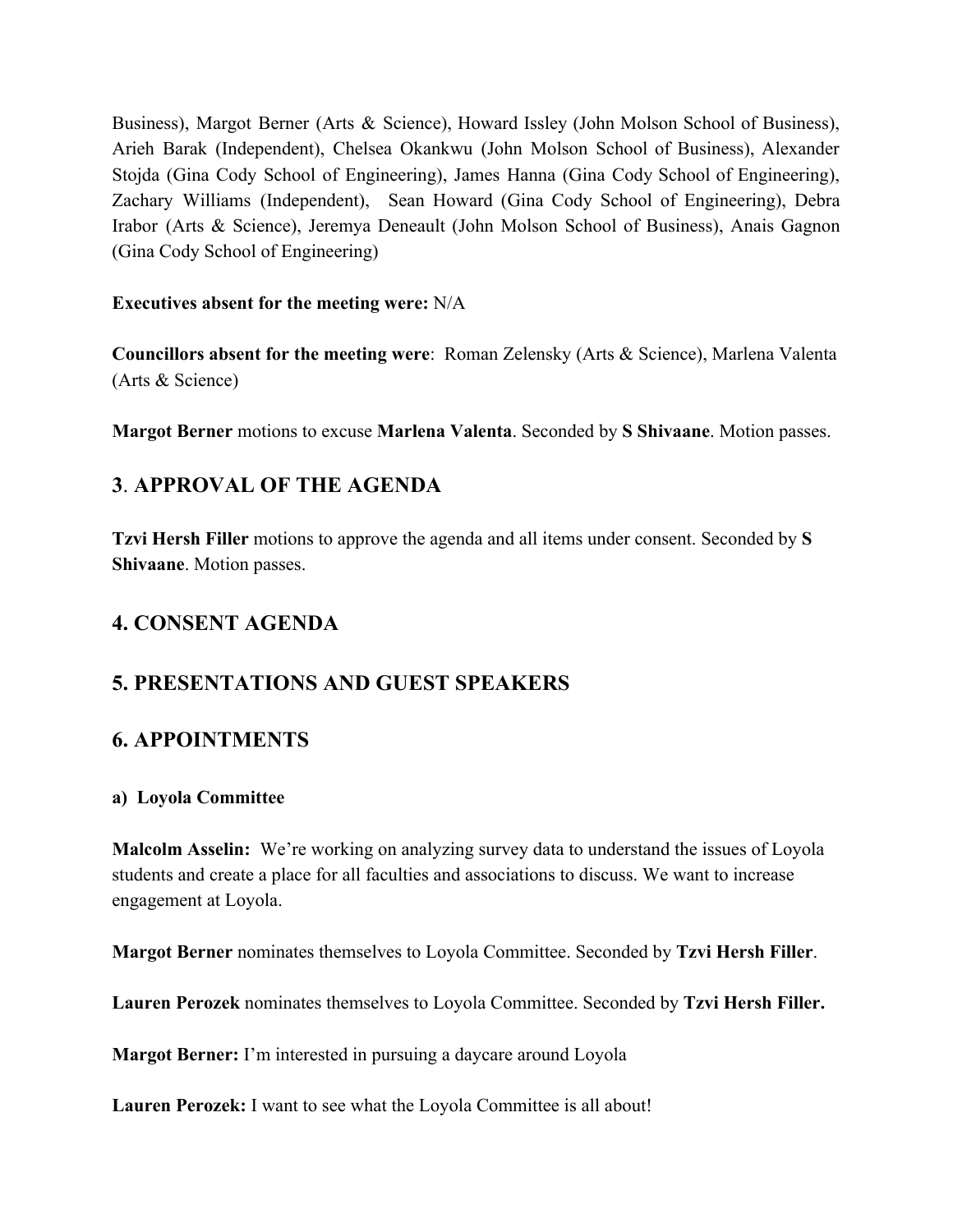**Harrison Kirshner** motions to appoint **Margot Berner** and **Lauren Perozek** to the Loyola Committee. Seconded by **Tzvi Hersh Filler.** Motion passes.

**b) Student Mobilization Committee**

**Matthew Benzrihem** nominates themselves. Seconded by **Tzvi Hersh Filler.**

**Brandon Grimaldi** nominates themselves. Seconded by **Tzvi Hersh Filler.**

**Matthew Benzrihem:** I want more people to get involved with the CSU, which is why this committee is necessary.

**Brandon Grimaldi:** It's important and I have experience in mobilization

**Lauren Perozek**: It's in our by-laws that we need to sit on at least one committee, so if you aren't on one already this is a great one

**Chairperson**: It's just a recommendation

**Phineas Ambrose Savchenko** nominates themselves. Seconded by **Tzvi Hersh Filler.**

**Phineas Ambrose Savchenko:** There is not enough participation from the student population and this committee can change that. We can get the word out about the CSU.

**Shlomo Tanny** nominates themselves. Seconded by **Tzvi Hersh Filler.**

**Shlomo Tanny**: I enjoy marketing and analyzing reports, and finding out what works. I want to get more students involved.

**Harrison Kirshner** motions to appoint **all members above** to the Student Mobilization Committee. Seconded by **Tzvi Hersh Filler.** Motion passes

#### **7. RETURNING BUSINESS**

## **8. NEW BUSINESS - SUBSTANTIVE**

**a) CEED Referendum Question**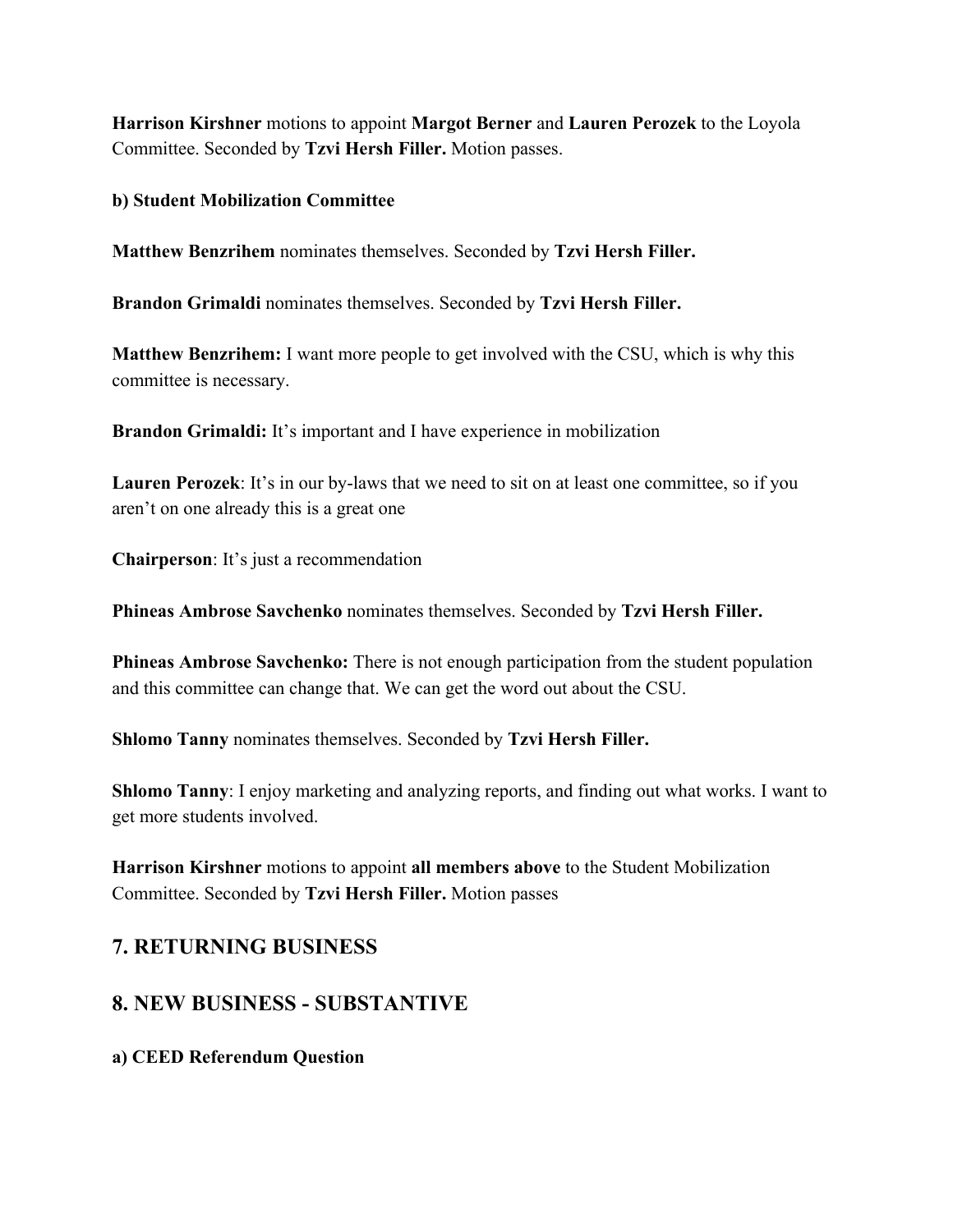**Eduardo Malorni:** They want to change the purpose of their fee-levy. They want to change the way they use their money. This is a grey area in our by-laws because we don't know how to proceed if they change their mission statement. They aren't interested in changing the fee amount, they just want to change the purpose of what the fee is used for. I checked with the lawyers and they said the question has to go back to referendum. To be transparent, CEED submitted their application and this seems like more of a formality. The committee deemed this question as something that is good to go to referendum.

**Eduardo Malorni** presents the following motion. Seconded. Motion passes. *BE IT RESOLVED* that the following question be sent to the Referendum at the General Election 2021.

"Do you agree that the fee levy of \$0.35 per credit presently charged to all undergraduate students and allocated to CEED Concordia (formally known as the "Concordia University Volunteer Abroad Program"), a non-profit student run organization, for the purposes of:

expanding Concordia's campus in Uganda, East Africa, allowing students from all four faculties to participate in volunteer activities at these new campuses

be used in the future for the purposes of:

expanding Concordia's footprint in developing countries, allowing students from all four faculties to participate in experimental learning activities at these new campuses."

**Margot Berner:** Why is there a change in the mission?

**Hawa Keita (CEED):** CEED Concordia has been involved in Uganda for the past 14 years, we have built a strong relationship there. We want to change the fee levy to this is to have more opportunities and partnerships in other countries, we do not want to put all our eggs in one basket so we want to diversify the destinations we offer, we also want to have a more flexible model and expand to other countries so that we can offer more programs

#### **b) CEO Report**

**Margot Berner** motions to approve the report. Seconded by **Tzvi Hersh Filler**. Motion passes.

**Margot Berner:** There have been complaints about the lack of training for the CEO. To the executives, what is being done to address that?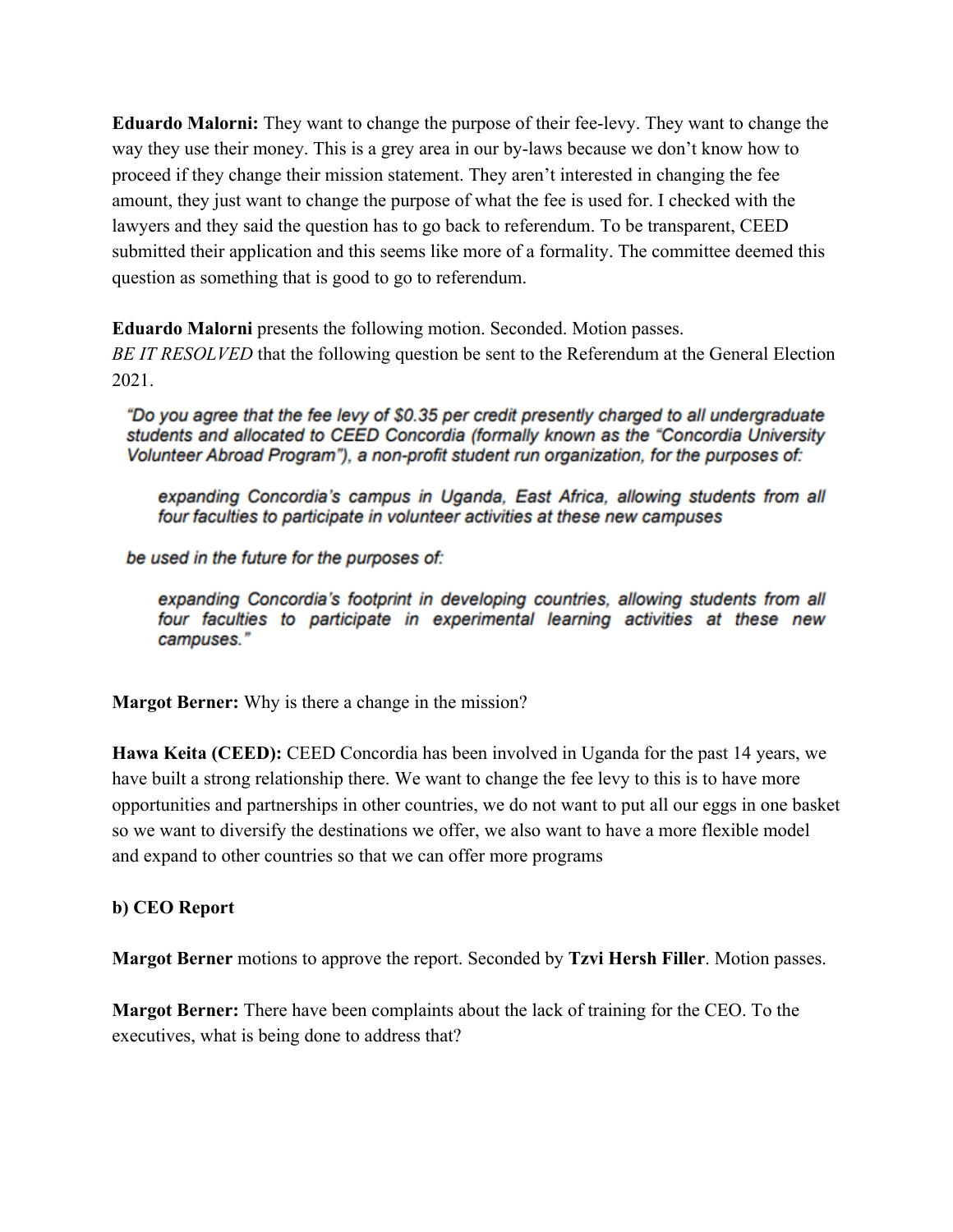**Isaiah Joyner:** We're going to work with them to prepare training material in advance and provide institutional knowledge

#### **c) Amendment of Training Motion**

**Daniel Amico** presents the following motion. Seconded by **Matthew Benzrihem.** Motion passes.

*WHEREAS* Councilor Benzrihem brought forward a motion for an antisemitism training on September 16th, 2020;

*WHEREAS* the motion stated the following:

*BE IT FURTHER RESOLVED* that the Concordia Chabad Rabbis be the first choice for this training.

Yisroel Bernath or Yehoshua Berkowicz are the Concordia Chabad Rabbis in the 2020-2021 academic year.

*BE IT FURTHER RESOLVED* that in the event that the Concordia Chabad Rabbis cannot attend, their advice is to be taken on who the executives should hire for the training. *BE IT FURTHER RESOLVED* that in the event that the recommendations of the

Concordia Chabad Rabbis cannot attend, the role of the trainer must be given to a person who is either a fully recognized Rabbi within the Greater Montreal Jewish community, someone who is a widely recognized expert on Judaism, or someone with a graduate degree in a widely accepted Judaic studies program.

*WHEREAS* several councillors have come to the Internal Affairs Coordinator's attention of concerns with the recommended training facilitator;

*BE IT RESOLVED THAT* Councilor Benzrihem's motion approved on September 16th, 2020 be amended to strike:

"BE IT FURTHER RESOLVED that the Concordia Chabad Rabbis be the first choice for this training.

Yisroel Bernath or Yehoshua Berkowicz are the Concordia Chabad Rabbis in the 2020-2021 academic year.

BE IT FURTHER RESOLVED that in the event that the Concordia Chabad Rabbis cannot attend, their advice is to be taken on who the executives should hire for the training.

BE IT FURTHER RESOLVED that in the event that the recommendations of the Concordia Chabad Rabbis cannot attend,"

*BE IT FURTHER RESOLVED THAT* the motion be amended to say:

The role of the trainer must be given to a person who is either a fully recognized Rabbi within the Greater Montreal Jewish community, someone who is a widely recognized expert on Judaism, or someone with a graduate degree in a widely accepted Judaic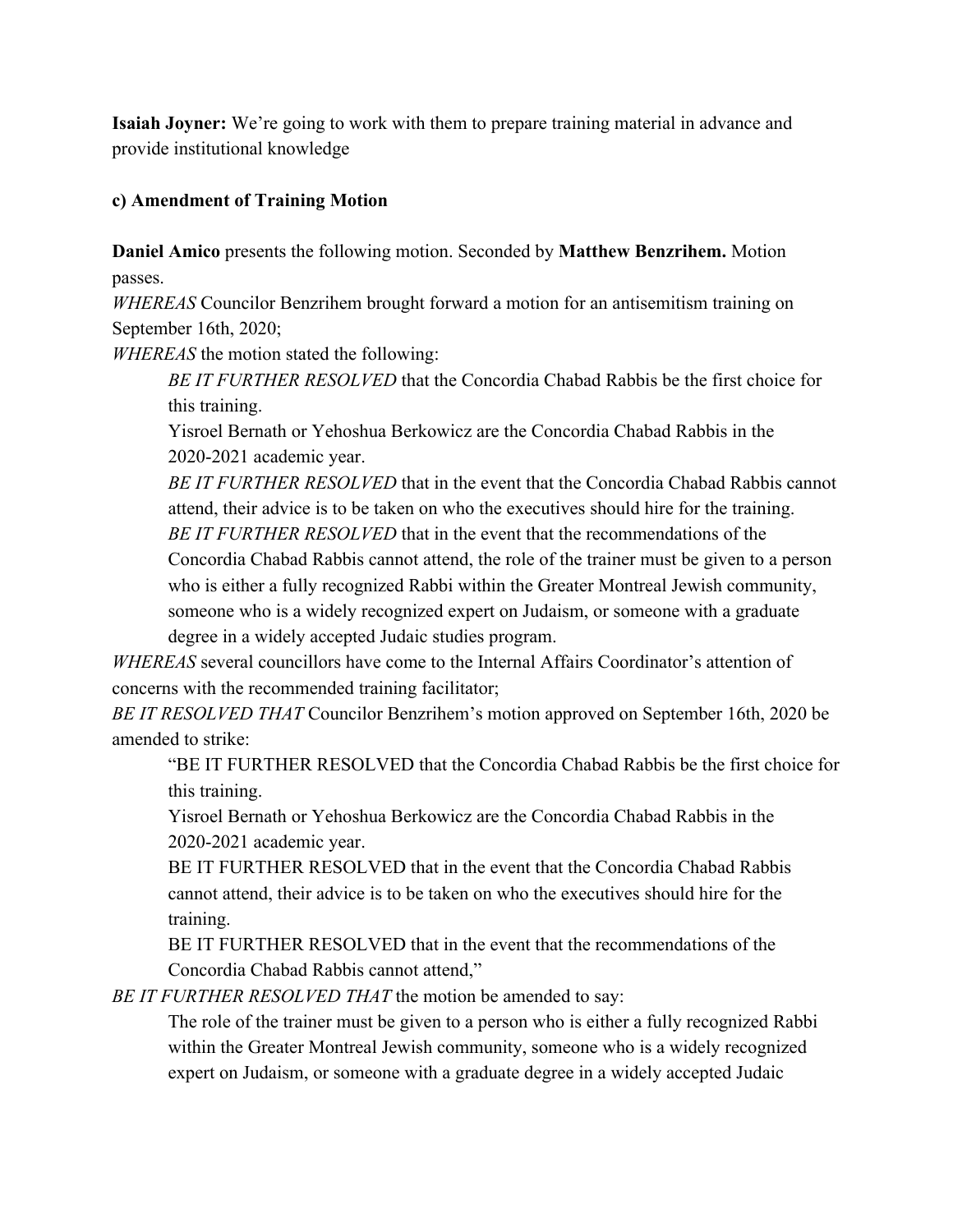studies program. The Executive organizing the training must consult with the Concordia Jewish Community on selecting a trainer.

**Daniel Amico:** A lot of councillors came asking for this, they wanted a different person doing the training or having more choice on who does the training. We're basically just removing the specific person proposed for the training and replacing it with a list of qualifications they should have.

**Matthew Benzrihem**: People also came to me for this, this is friendly!

**Harrison Kirshner:** This allows us to have flexibility and bring speakers with different perspectives.

#### **d) Finance and Operations Policy**

**Tzvi Hersh Filler** presents the following motion. Seconded by **Holly Mark-Hilton.** Motion passes.

*WHEREAS* section 16.1 of the Finance & Operations Policy states that

"16.1. The Finance Coordinator shall submit an updated budget, showing the current allocated amounts and year-to-date actuals, to the first regular council meeting of each month and in their corresponding report.",

*WHEREAS* the year-to-date actuals have not been included in the report in question, *BE IT RESOLVED THAT* notwithstanding the article above the year to end actuals be submitted during the second January meeting, instead of the first.

*BE IT FURTHER RESOLVED* that the budgetary impact is nil

#### **e) Website Policies**

**Tzvi Hersh Filler** presents the following motion.

*BE IT RESOLVED THAT* the Student Life Coordinator be mandated to update the CSU's website with the currently approved policies

Motion tabled indefinitely.

## **9. RETURNING BUSINESS – INFORMATIONAL**

## **10. QUESTION PERIOD & BUSINESS ARISING**